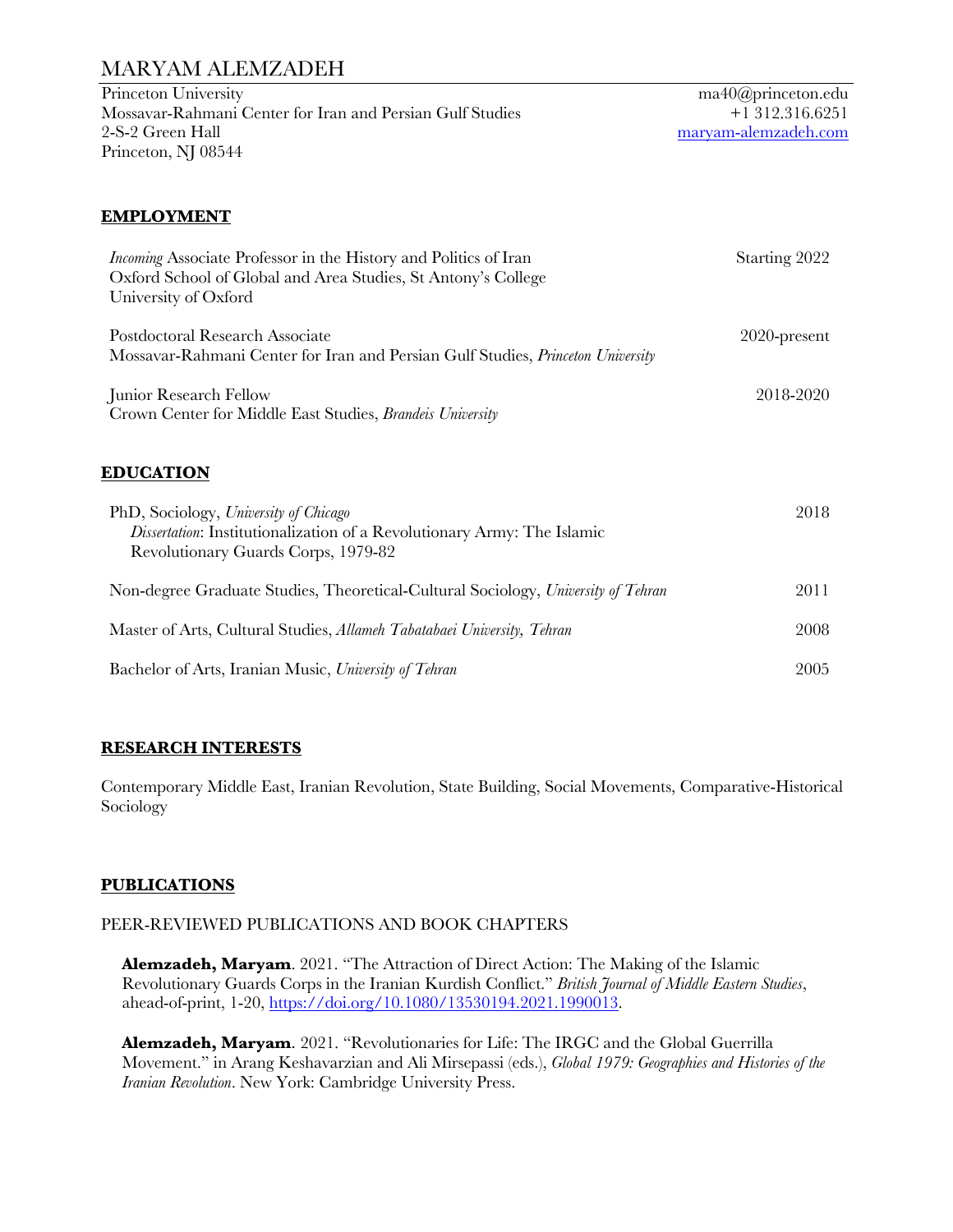**Alemzadeh, Maryam**. 2019. "The Islamic Revolutionary Guards Corps in the Iran-Iraq War: An Unconventional Military's Survival." *British Journal of Middle Eastern Studies*, 46:4, 622-639. *Honorable Mention*, the American Sociological Association's Section on Peace, War and Social Conflict, Elise Boulding Student Paper Award (2018).

Azadarmaki, Taghi and **Maryam Alemzadeh**. 2010. "Immaterialism and Minimal Religiousness in Iran." *OIDA International Journal of Sustainable Development*, 2 (1): 17-26.

**Alemzadeh, Maryam**, and Samina Rastegari. 2015. "Dindari-ye javanan, ide'al-ha va vaqe'iyyat-ha [Youth Religiosity, Ideals and Realities]." *Motale'at-e jame'ehshenakhti [Sociological Studies]*, 1393, 21 (2): 159- 188.

**Alemzadeh, Maryam**. 2010. "Olgu-ye ide'al-e dindari dar gofteman-e sonnatgrayi-e mo'aser [Ideal Pattern of Religiosity in Contemporary Traditionalism]." *Nameh-ye farhang va ertebatat [Journal of Culture and Communication]*, 1389 (2): 55-82.

#### WORK IN PROGRESS

**Alemzadeh, Maryam** *Perpetual Flux: Revolutionary Guards and State Building in Iran* (Book Manuscript in Progress).

**Alemzadeh, Maryam** "Boundaries of Expertise: Revolutionary Guards' Selective Professionalism during the Iran-Iraq War" (Manuscript submitted to a top-ranking Middle East studies journal).

**Alemzadeh, Maryam**. "Routines of a Revolution: State Building and Everyday Practice in 1979 Iran" (Article in Progress).

#### POLICY PAPERS AND BOOK REVIEWS

**Alemzadeh, Maryam**. Forthcoming. "Iranian Women and Gender in the Iran-Iraq War, by Mateo Farzaneh." *International Journal of Middle East Studies*. (Book Review)

**Alemzadeh, Maryam**. 2021. "Iran's Reconstruction Jihad: Rural Development and Regime Consolidation after 1979, by Eric Lob." *International Journal of Middle East Studies*, 1-3. doi:10.1017/S0020743821000283. (Book Review)

**Alemzadeh, Maryam**. 2020. "A Political Prosopography of the Islamic Republic: Post-Revolutionary Iran: A Handbook, Mehrzad Boroujerdi and Kourosh Rahimkhani" *Iranian Studies*, 53(3-4): 680-682. (Book Review)

**Alemzadeh, Maryam**, David Patel, and Kelly Stedam. 2020. "Iran, Iraq, and Lebanon after Soleimani." Crown Center for Middle East Studies, *Crown Conversations*, no. 1.

**Alemzadeh, Maryam**. 2020. "Ordinary Brother, Exceptional General: What Major General Soleimani's Killing Means for the IRGC." *Foreign Affairs*.

**Alemzadeh, Maryam**, Eric Lob, and Arshin Adib-Moghaddam. 2020. "Roundtable: Backdrop and Reverberations of Soleimani's Assassination (Part 1: Iran)." *Jadaliyya*.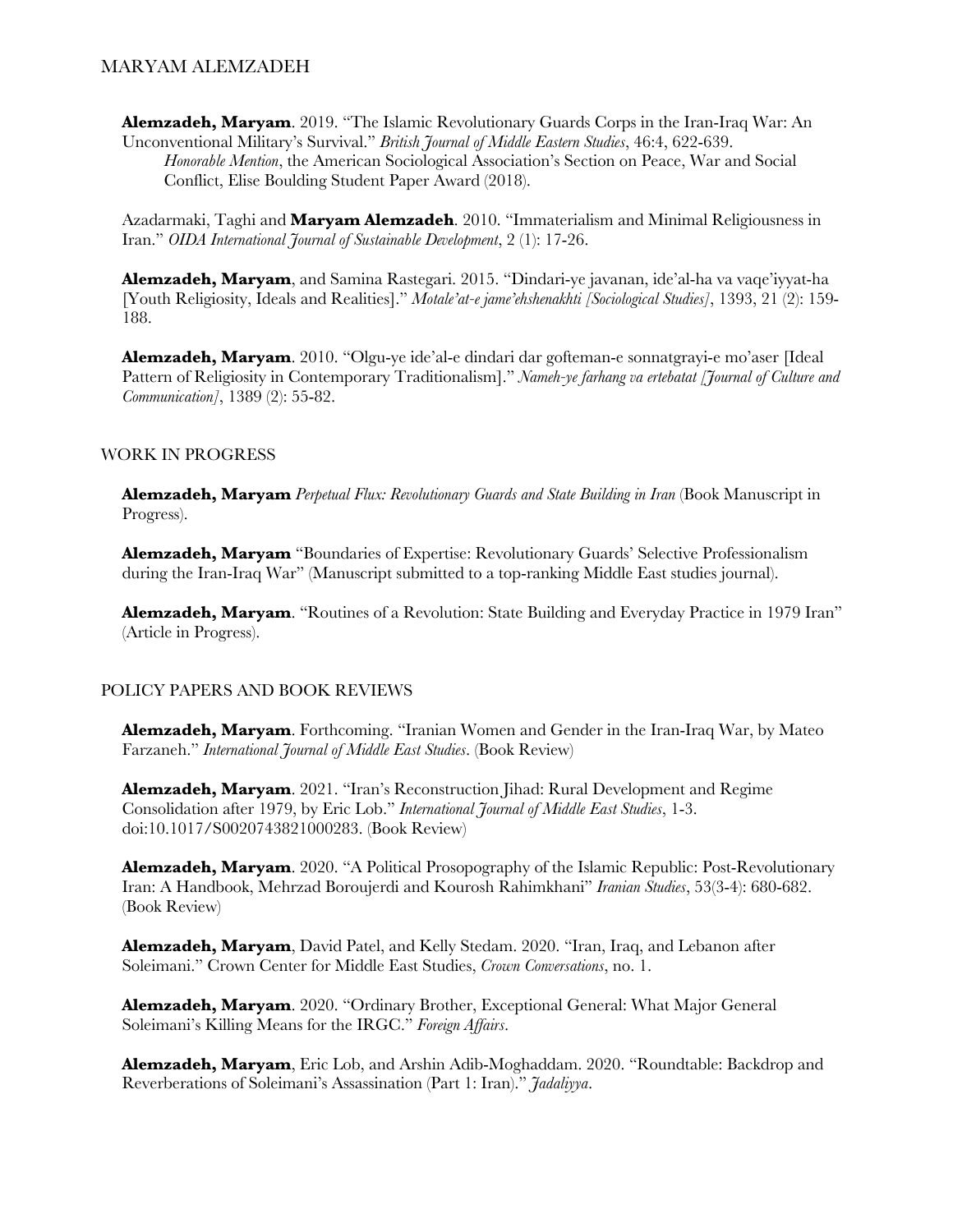**Alemzadeh, Maryam**. 2019. "The Informal Roots of the IRGC: Implications for Iranian Politics Today." Crown Center for Middle East Studies, *Middle East Brief*, no. 130.

**Alemzadeh, Maryam**. 2018. "Vanguard of the Imam: Religion, Politics, and Iran's Revolutionary Guards, by Afshon Ostovar." *Global Change, Peace & Security*, 31(3): 371-3. (Book Review)

#### SELECTED TRANSLATIONS (English to Farsi)

Skinner, Quentin. Forthcoming. *Bazgasht-e kalan-nazariyeh dar olum-e ensani* [*The Return of Grand Theory in the Human Sciences* (Cambridge: Cambridge University Press, 1985)]. Trans. **Maryam Alemzadeh**. Tehran: *Farhang-e Javid* Publications.

Jaccard, James, and Jacob Jacoby. 2017. *Maharatha-ye modelsazi va nazariyehpardazi* [*Theory Construction and Model-Building Skills* (New York: Guilford Press, 2010)]. Trans. **Maryam Alemzadeh**. Tehran: Institution for Cultural and Social Studies.

Gandhi, Leela. 2009. *Pasa'este'margarayi* [*Postcolonial Theory* (New York: Columbia University Press, 1998)]. Trans. **Maryam Alemzadeh** and H. Kakasoltani. Tehran: Institution for Cultural and Social Studies.

### **FELLOWSHIPS, GRANTS, and AWARDS**

| Postdoctoral Research Fellowship, Middle East Initiative at Kennedy<br>School of Government, Harvard University (declined) | 2020-21 |
|----------------------------------------------------------------------------------------------------------------------------|---------|
| Mellon/ACLS Dissertation Completion Fellowship, \$38,000                                                                   | 2017-18 |
| University of Chicago Center for Social Science Research, Dissertation<br>Fellowship (honorary)                            | 2017-18 |
| Department of Sociology Robert Park Lectureship Award, University of<br>Chicago, \$6,000 (declined)                        | 2017-18 |
| Social Sciences Division Overseas Dissertation Research Grant,<br>University of Chicago, \$5,000                           | 2016    |
| Social Sciences Division Summer Grant, University of Chicago, \$3,000                                                      | 2015    |
| <b>TEACHING EXPERIENCE</b>                                                                                                 |         |
| Instructor, "Classics of Social and Political Thought, III"<br>University of Chicago, Social Science Collegiate Division   | 2017    |
| Instructor, "Introduction to Classics of Sociological Thought"<br>Iranian Sociological Association                         | 2016    |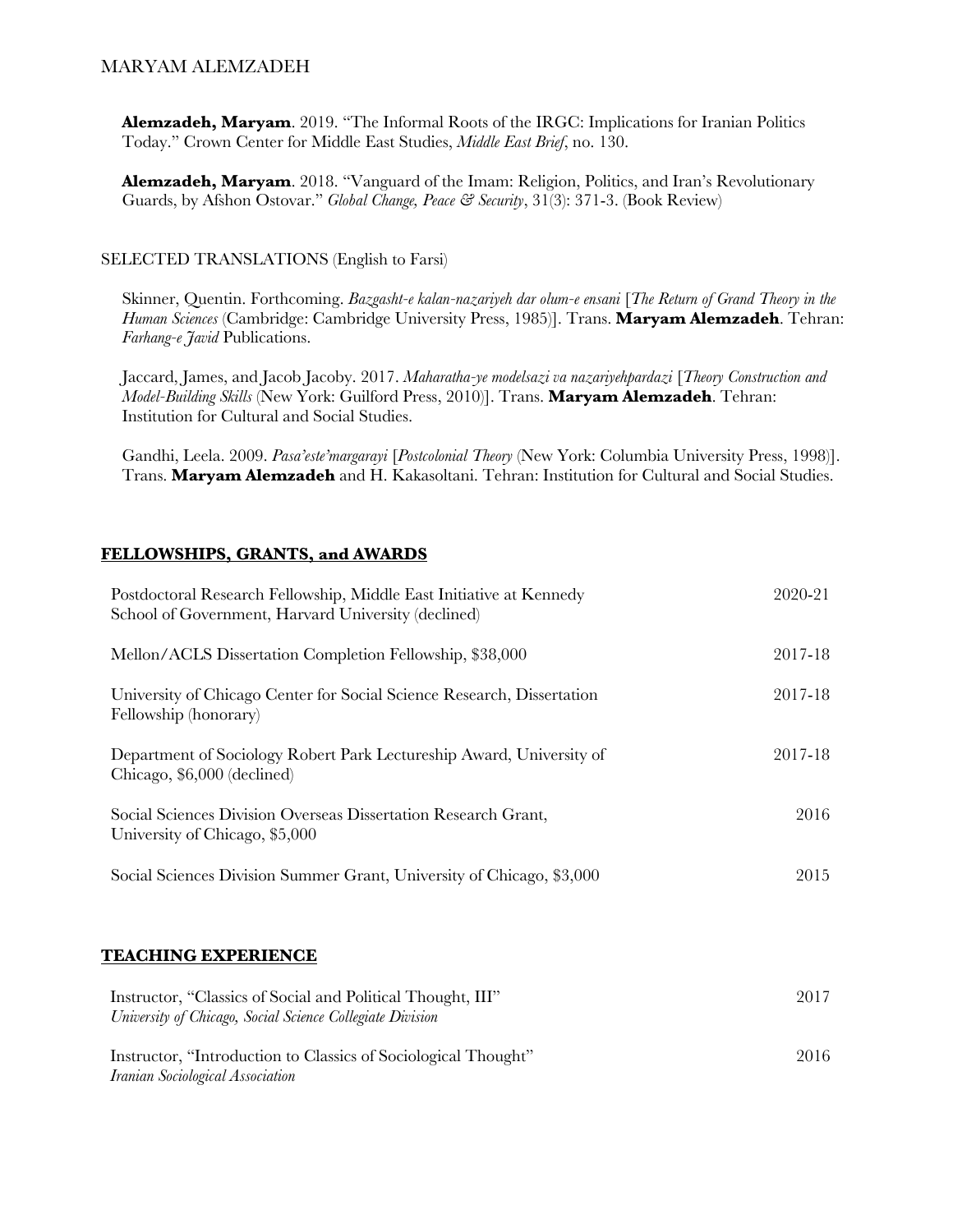| Teaching Assistant, "Sociological Theory"                                | 2015      |
|--------------------------------------------------------------------------|-----------|
| University of Chicago, Department of Sociology                           |           |
| Teaching Assistant, "Intermediate Persian"                               | 2014-2015 |
| University of Chicago, Department of Near Eastern Cultures and Languages |           |
|                                                                          |           |
| Teaching Intern, "Classics of Social and Political Thought, I, II, III"  | 2013-2014 |
| University of Chicago, Collegiate Division                               |           |

### **SELECTED INVITED TALKS and CONFERENCE PRESENTATIONS**

"Revolutionary or Authoritarian? Reflections on the Nature of the State in the Islamic Republic of Iran." *Saint Anthony's College Middle East Center Seminar Series*, Oxford University. Oxford, UK (held remotely via Zoom), 2020.

"Routines of a Revolution: State Building and Everyday Practice in 1979 Iran." *American Sociological Association Annual Meeting.* San Francisco, CA (held remotely via Zoom), 2020.

"Iran's Other Army: Understanding the Islamic Revolutionary Guards Corps." *Project on Shi'ism and Global Affairs Workshop,* Weatherhead Center for International Affairs, Harvard University, 2019.

"Bringing Religion Back In: State Building in Post-revolutionary Iran." *Middle East Studies Association Annual Meeting.* New Orleans, LA, 2019.

"Revolutionary Guards and the Status of Women in Iran." *Women's Studies Research Center*, Brandeis University, 2019.

"Perpetuating the Revolution: Institutionalization of Informality in the IRGC during the Kurdish Conflict, 1979-80." *Social Science History Association Annual Meeting*. Phoenix, AZ, 2018.

"Bureaucracy of Brotherhood: The Islamic Revolutionary Guards Corps and Revolutionary Institution-Building During the Iran-Iraq War." *Comparative Historical Sociology Mini-Conference*. Philadelphia, PA, 2018.

"Wars That Make Shadow States: the 1979 Kurdish Conflict and the Iranian Revolutionary Guards' Rise to Prominence." *American Sociological Association Annual Meeting*. Philadelphia, PA, 2018

"Formalizing Informality: State-building and the Birth of Revolutionary Militias in Post-revolutionary Iran." *American Sociological Association Annual Meeting*. Montreal, QC, 2017.

"Charisma as a Source of Everyday Cohesion in an Unconventional Military." *American Sociological Association Annual Meeting*. Seattle, WA, 2016.

"An Unconventional Military in a Conventional Battle: The Informal Organization of Revolutionary Guards in the Iran-Iraq War." *Middle East Studies Association Annual Meeting*. Denver, CO, 2015.

"Ideals and Realities of Youth Religiosity in Tehran." *Ways of Knowing: Graduate Conference on Religion at Harvard University.* Cambridge, MA, 2013.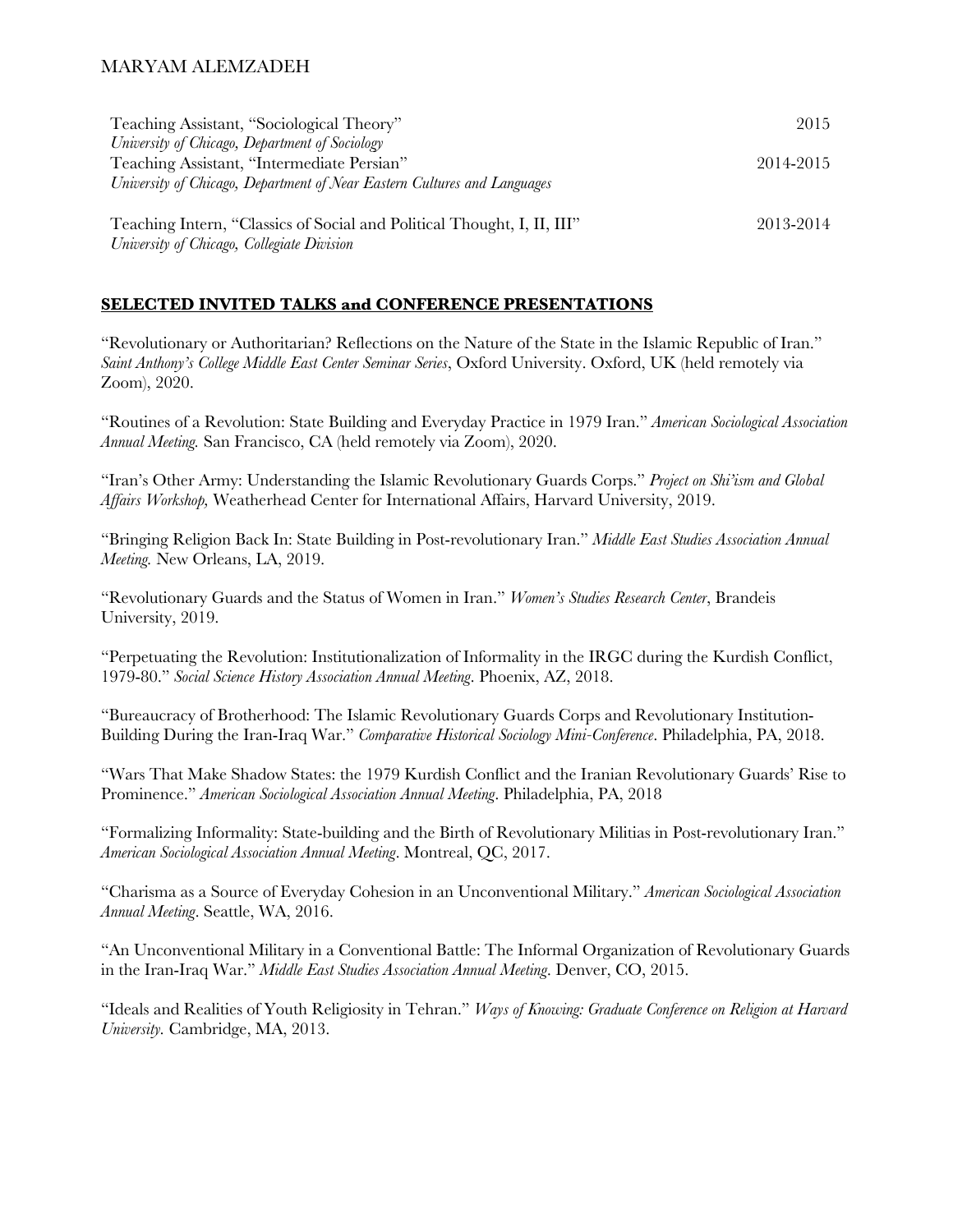### **SERVICE**

### JOURNAL EDITORIAL BOARD

| Iranian Studies Journal, Social Sciences Book Review Editor    | $2021$ -present |
|----------------------------------------------------------------|-----------------|
| <i>American Journal of Sociology</i> , Manuscript Review Board | 2017            |
| <i>American Journal of Sociology</i> , Book Review Board       | 2014-2015       |

## AWARD COMMITTEES

| American Sociological Association, Comparative-Historical Sociology Section   | 2020-21 |
|-------------------------------------------------------------------------------|---------|
| Reinhard Bendix Student Paper Award Committee Member                          |         |
|                                                                               |         |
| American Sociological Association, Culture Section                            | 2019-20 |
| <b>Student Travel Awards Selection Committee Member</b>                       |         |
|                                                                               |         |
| American Sociological Association, Section on Peace, War, and Social Conflict | 2018-19 |
| <b>Student Paper Award Selection Committee Member</b>                         |         |

### PANEL AND WORKSHOP ORGANIZATION

| Comparative Historical Analysis and Theory, Member of Event Organizing Committee                                                                                                      | $2021$ -present |
|---------------------------------------------------------------------------------------------------------------------------------------------------------------------------------------|-----------------|
| Can Revolutions Be Permanent? New Approaches to Assessing Revolutionary Outcomes<br>Invited panel organized at the Social Science History Association<br>Annual Meeting, Philadelphia | 2021            |
| The Forgotten Mundane: Contemporary Iran Beneath and Beyond Politics<br>Invited roundtable organized at the Middle East Studies Association<br>Annual Meeting (held on Zoom)          | 2021            |
| University of Chicago Politics, History & Society Workshop, Student Coordinator                                                                                                       | 2015            |
| <b>OCCASIONAL REVIEWER</b>                                                                                                                                                            |                 |

|  |  |  | American Journal of Sociology; Gender and Society; Governance | $2014$ -present |
|--|--|--|---------------------------------------------------------------|-----------------|
|--|--|--|---------------------------------------------------------------|-----------------|